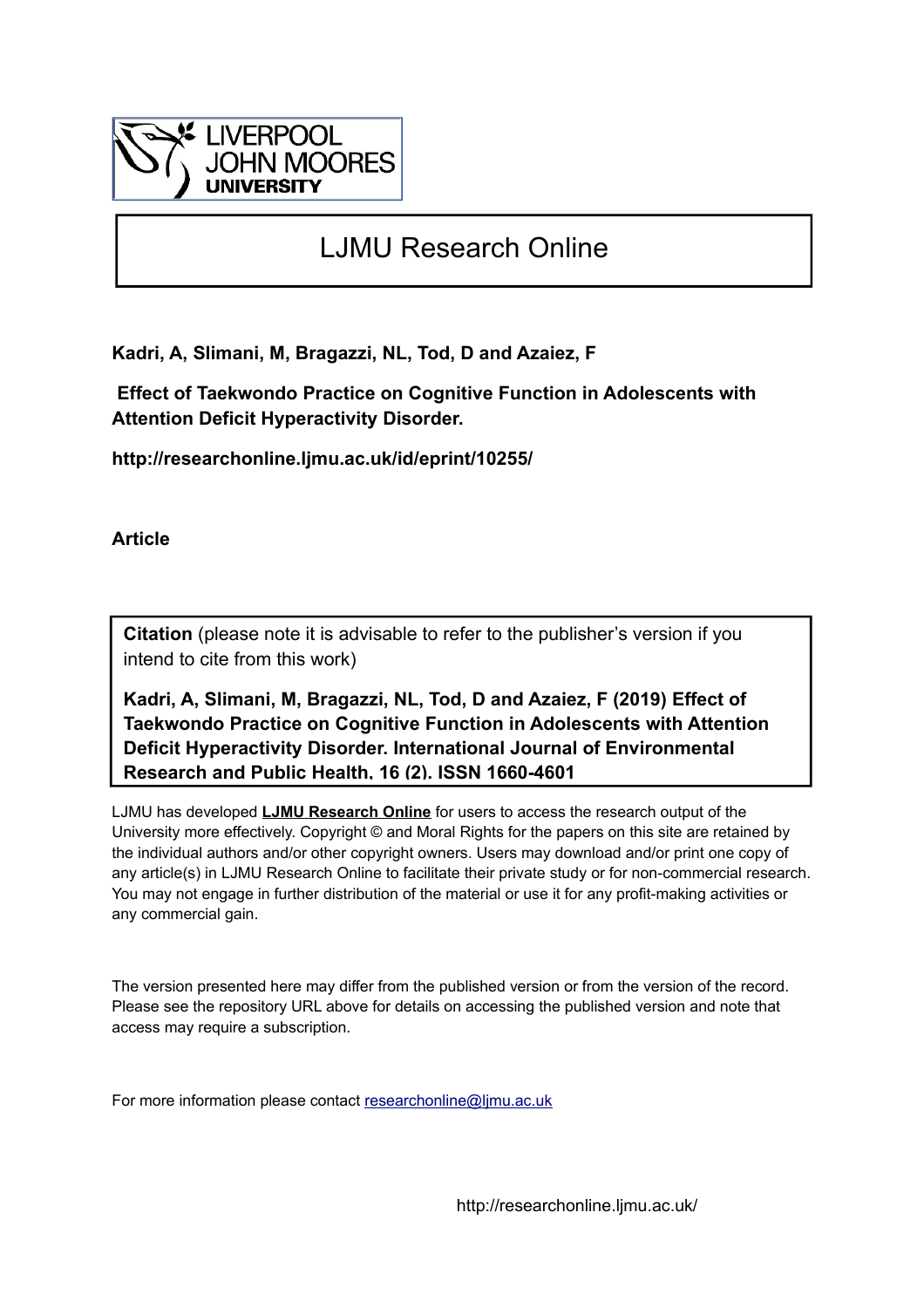

International Journal of *[Environmental Research](http://www.mdpi.com/journal/ijerph) and Public Health*



## *Article* **Effect of Taekwondo Practice on Cognitive Function in Adolescents with Attention Deficit Hyperactivity Disorder**

**Abdelmotaleb Kadri <sup>1</sup> , Maamer Slimani 2,3,4,\* [,](https://orcid.org/0000-0002-4346-1750) Nicola Luigi Bragazzi 3,4 [,](https://orcid.org/0000-0001-8409-868X) David Tod <sup>5</sup> and Fairouz Azaiez <sup>6</sup>**

- <sup>1</sup> Higher Institute of Sport and Physical Education of Ksar Said, University of Manouba, Manouba 2010, Tunisia; abdelmottalebkadri@gmail.com
- <sup>2</sup> Higher Institute of Sport and Physical Education of Gafsa, University of Gafsa, Gafsa 2100, Tunisia
- <sup>3</sup> Postgraduate School of Public Health, Department of Health Sciences (DISSAL), Genoa University, 16132 Genoa, Italy; robertobragazzi@gmail.com
- <sup>4</sup> Department of Neuroscience, Rehabilitation, Ophthalmology, Genetics, Maternal and Child Health (DINOGMI), Section of Psychiatry, Genoa University, 16132 Genoa, Italy
- <sup>5</sup> School of Sport and Exercise Sciences, Liverpool John Moores University, Liverpool L3 3AF, UK; d.a.tod@ljmu.ac.uk
- Higher Institute of Sport and Physical Education of Sfax, University of Sfax, Sfax 3000, Tunisia; fairouz.kyranis@yahoo.com
- **\*** Correspondence: maamer2011@hotmail.fr; Tel.: +216-97-067-695

Received: 14 November 2018; Accepted: 8 January 2019; Published: 12 January 2019



**Abstract:** Attention Deficit Hyperactivity Disorder (ADHD) is one of the most common neuro-developmental/behavioral disorders among adolescents. Sport and physical activity seem to play a major role in the development of cognition, memory, selective attention and motor reaction time, especially among adolescents with ADHD. In this context, the objective of this study was to investigate the effects of a one-and-a-half-year-long Taekwondo (TKD) intervention on cognitive function in adolescents with ADHD. Two cognitive instruments, namely the Stroop and the Ruff 2 and 7 tests, were administered to assess attentional inhibitory control and sustained and selective visual attention, respectively. Comparisons between the TKD and control groups at baseline did not reveal significant differences. For post-test scores, there were statistically significant differences on the Stroop color block test (large effect size or ES = 1.26 [95% confidence interval or CI 0.30–2.22]), the color-word interference test (large  $ES = 2.16$  [95% CI 1.10-3.26]), the interference test (large  $ES = 1.63$ [95% CI 0.62–2.64]) and error (large ES = −2.20 [95% CI −3.31 to −1.10]). Similar trends were reported for the Ruff 2 and 7 automated detection trials (large ES = 2.78 [95% CI 1.55–4.01]), controlled search trials (large ES = 2.56 [95% CI 1.38–3.75]) and total speed (large ES = −2.90 [95% CI −4.15 to −1.64]). In conclusion, TKD practice increased selective attention in adolescents with ADHD. Practitioners should implement martial art programs in their general plans to favorably influence attention and health in adolescents with ADHD.

**Keywords:** ADHD disorder; cognitive functions; taekwondo; martial art

## **1. Introduction**

Attention Deficit Hyperactivity Disorder (ADHD) is one the most common neuro-developmental/ behavioral disorders among adolescents and young adults [\[1\]](#page-8-0), with prevalence estimates as wide as 2–18% [\[2\]](#page-8-1). ADHD is a complex, chronic mental health disorder, being characterized by: (i) global developmental and learning problems such as autistic spectrum disorders or ASDs, (ii) difficulties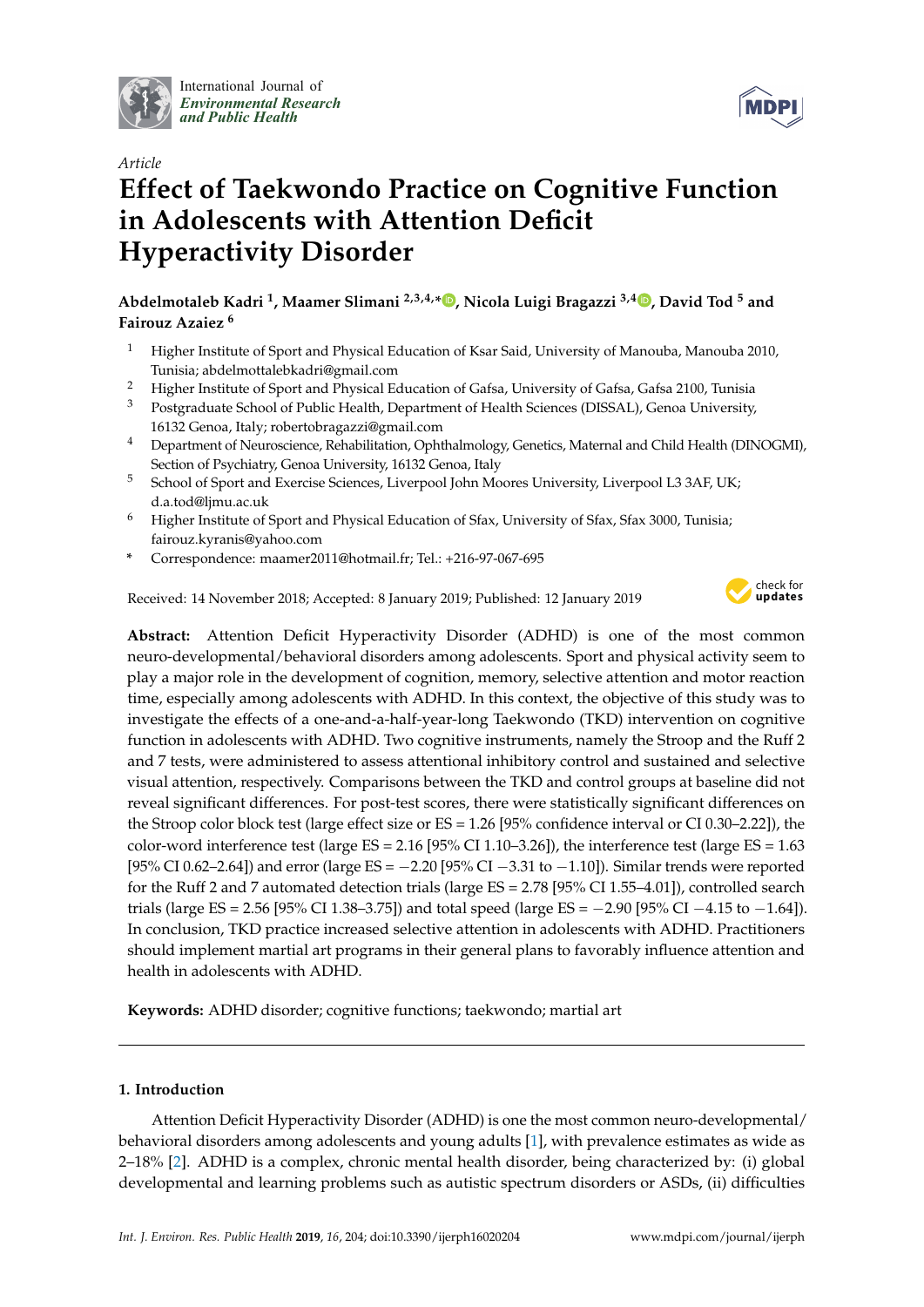with speech and language, motor co-ordination and reading, and (iii) a range of psychiatric disorders as potential co-morbidities.

According to the "Diagnostic and Statistical Manual of Mental Disorders" 5th edition (DSM-V) [\[1\]](#page-8-0), ADHD can have three clinical presentations: (i) with hyperactivity (restlessness and agitation) and impulsivity (pursuit of immediate reward and loss of critical sense) only, (ii) with inattention (lack of organization and planning) only, or (iii) with both these two types of expression, the so-called combined type [\[2\]](#page-8-1).

Many causal factors have been implicated in ADHD's development, including neurological anomalies, hereditary factors, infectious agents, and pre- and post-natal toxic exposures (such as exposure to nicotine, alcohol, carbon monoxide or lead) [\[3\]](#page-8-2). The most recent explanations of ADHD have focused on the impairments of the central pre-frontal areas [\[4\]](#page-8-3). Generally, scholars believe genetic and environmental factors jointly contribute to ADHD's development [\[3\]](#page-8-2).

Young people with ADHD are considered at risk of social isolation and rejection due to poor development of basic motor skills, poor coordination, and low levels of attentional and executive skills [\[4\]](#page-8-3). Sport and physical activity, however, seem to play a major role in the development of cognition, memory, selective attention and motor reaction time [\[5–](#page-8-4)[8\]](#page-8-5), especially among children with ADHD [\[9,](#page-8-6)[10\]](#page-8-7). Potentially, sport and physical activity may help children and adolescents with ADHD. Of note, due to the limited number of studies and the absence of theoretical support provided for the effect of physical activity in adults with ADHD, valid conclusions cannot be drawn.

Within this theoretical framework, taekwondo (TKD) is a Korean martial art, refined over generations, that engages students in a range of cognitive, physical, emotional, social and educational processes [\[11](#page-8-8)[–20\]](#page-9-0). Recently, TKD has received attention from scholars and researchers, who have investigated the benefits of TKD training among children and adolescents, in terms of cognitive and behavioral improvements [\[21](#page-9-1)[–24\]](#page-9-2). However, the possible therapeutic implications of TKD practice still remain overlooked in the extant scholarly literature. For instance, Lakes and Hoyt [\[21\]](#page-9-1) have compared the effects of TKD training versus the effects of regular physical education in a randomized trial of 207 children aged 5–11 years. Authors showed that school-based TKD training over three months resulted in larger improvements of different functions, including cognitive self-regulation, affective self-regulation, pro-social behavior, classroom conduct, and performance on a mental math test. Cho et al. [\[22\]](#page-9-3) examined the effects of a 4-month TKD intervention in 30 healthy children. The Color-Word test scores were significantly higher in the TKD group than in the control group after the training period. Lakes and collaborators [\[25\]](#page-9-4) studied the effects of nine months of TKD training on execution function in youth aged 11–13 years. The TKD group demonstrated significantly greater improvements in a computerized executive function test, which measured accuracy and response time in completing tasks designed to assess inhibitory control, working memory, and cognitive flexibility. In this sense, given the cognitive and social development associated with TKD, examining its influence on adolescents with ADHD may lead to an evidence-based intervention that helps broaden the treatment options for this population. As such, the main objective of this study was to evaluate the effectiveness of a one-and-a-half-year-long TKD training program on cognitive function in young adolescents with ADHD.

#### **2. Experimental Section**

#### *2.1. Population Selection: Inclusion/Exclusion Criteria*

The present study is a randomized controlled study registered within the Clinical Trials registry (NCT03678844). Forty young Tunisian patients with ADHD (36 males and four females) were recruited. They were a representative sub-sample of ADHD patients from the Tunis and Sidi Bouzid mental centers (Tunisia). They were randomly allocated to a TKD group ( $n = 20$ , age = 14.5  $\pm$  3.5 years, 18 males and two females) or a control group (*n* = 20, age = 14.2 ± 3 years, 18 males and two females). The sample size was chosen based on the effect sizes (ES) found in the literature [\[26\]](#page-9-5) and after a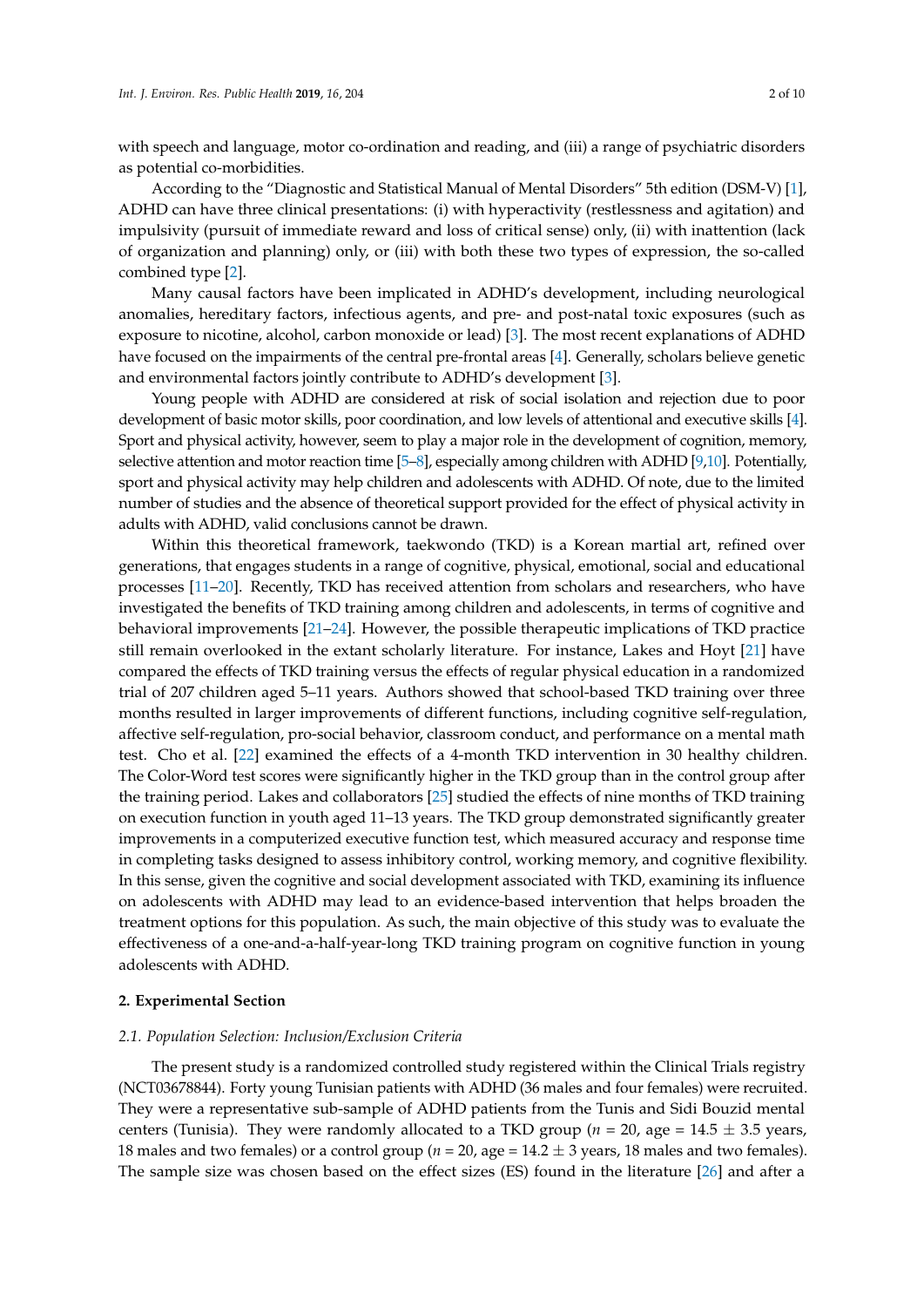priori power computation, that involved setting the alpha type 1 error at 5%, the beta type 2 error at 20% and allowed capturing an ES ranging from 0.43 to 0.49 [\[26\]](#page-9-5). A total sample size (including the control group and the experimental group) of 35–45 members was required. As such, a total sample size of 40 individuals was chosen, who attended all practice sessions. Of note, concerning the TKD group, the participants were of a white belt level pre-intervention. They achieved a blue belt level post-intervention.

To be eligible to participate in the study, participants were required to meet the following criteria: (a) no consumption of any diet supplements or drugs; (b) no history of use of medications that could alter the hypothalamic-pituitary-gonadal (HPG) axis, such as anabolic steroids; (c) no history of chronic disease, bronchospasm or atopy; (d) regular eating patterns; (e) no respiratory infection during the previous month; (f) abstinence from strenuous exercise in the 48 h before testing and (g) not being color blind or vision-impaired.

Local institutional ethical approval was provided for this study, which was conducted in accordance with the 1964 Helsinki declaration and its subsequent amendments. Written informed consent was obtained from the participants and their parents following verbal description of all experimental details, and prior to experimental data collection.

The study was conducted from September 2015 to February 2017. All participants visited the laboratory individually on three separate occasions, at the same time of day (2 pm). The participants were familiarized with the testing procedures at visit 1 and, thereafter, were randomly allocated to one of the two conditions (TKD practice or control condition). The first visit was assigned before 1 week of the intervention and consisted of the collection of anthropometric data. Furthermore, participants were familiarized with the Ruff's test 2 and 7, as well as with the Stroop test for the assessment of sustained and selective visual attention. During the second visit, participants were asked to perform the above mentioned tests, 1 day before starting one of the two conditions (experimental or control). A rest interval of at least 5-min was provided between tests. The same tests were also performed after each condition during the third visit, 1 day after the last training session. The participants of the TKD group performed various specific TKD techniques and *poomses*. The participants of the control group engaged in physical activities, including athletics, handball and gymnastic, during two sessions of physical education per week at school. Participants were advised to avoid cognitive exercise, and caffeine consumption, 48 h before each laboratory visit. Food and fluid intake was registered 48 h prior to the first study visit, and subjects were asked to avoid such intake 3 h before the second visit.

### *2.2. Measures*

In order to assess the impact of TKD practice on cognitive function (namely, two cognitive domains: (i) attentional inhibitory control and (ii) sustained and selective visual attention), two highly utilized, reliable and sensitive instruments to ADHD were administered, namely the Stroop and Ruff 2 & 7 tests [\[27\]](#page-9-6). The magnitude of inattention was generally high at the beginning of the study and become lower at the end of the trial.

#### *2.3. Stroop Color-Word Test*

To assess attentional inhibitory control, the Stroop Color-Word Interference task [\[28\]](#page-9-7) was performed. Participants were presented with a page consisting of five columns, each with 20 items for a total of 100 items per page. Within each section, the score was computed as the total number of words read aloud in 45 s. Two conditions of this test were applied, namely the Color Block Test and the Color-Word Interference Test. Concerning the Color Block Test, participants were asked to select the appropriate color, as fast as possible, to indicate the names of four colors (red, green, blue, yellow) printed in congruent-color ink (Congruent condition).

Regarding the Color-Word Interference Test, participants were asked to select the appropriate color to name the ink color of words written in a color different from the word's verbal content, such as the word blue written in red or the word green written in yellow (Incongruent condition). One practice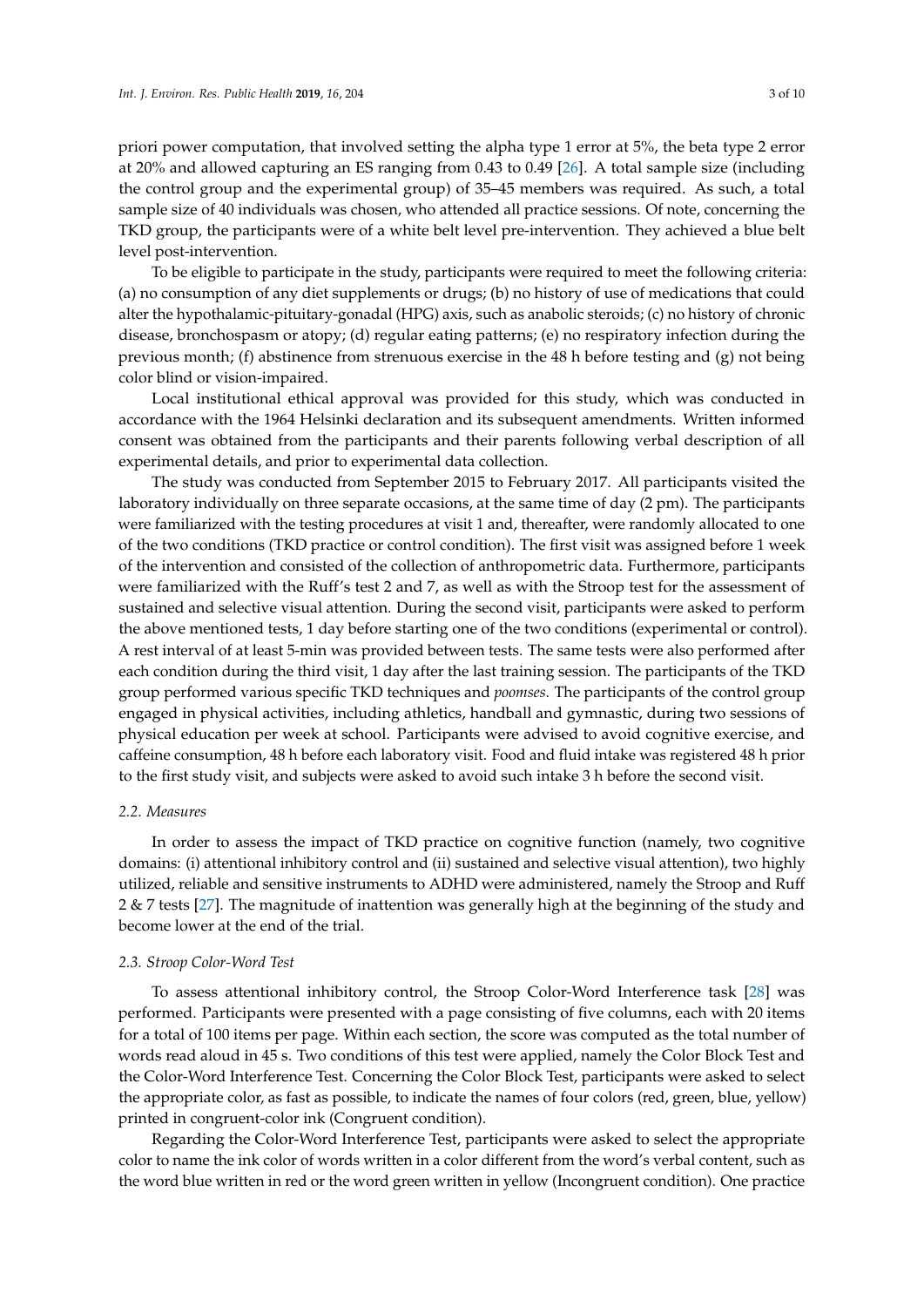block (10 stimuli) was completed by the participant at the beginning of each condition. The score for each condition was the mean number of correct responses. An interference score was computed by subtracting the mean correct responses for the Congruent condition from the mean correct responses of the Incongruent condition.

### *2.4. Ruff 2 and 7*

To evaluate sustained and selective visual attention, we used Ruff's test 2 and 7 [\[29\]](#page-9-8). This test consists of a series of 20 blocks (10 blocks of digits only and 10 blocks of both digits and letters). Each block contained three lines, in each of which 10 targets were interspersed among 40 non-target items. The time to complete each block was limited to 15 s. Participants were required to cross out all instances of the numbers 2 and 7 under two conditions: in the first condition, the targets were distributed among distractors belonging to a different category. This condition relied on a detection using an automatic process of attention. In the second condition, the targets were hidden among distractors belonging to the same category. The automatic and controlled trials scores were computed by calculating the mean of correct responses. The total speed was computed as the total time to complete all blocks within a 5-min time period.

## *2.5. TKD Intervention*

The TKD group practiced specific exercises for 50-min twice weekly for a year and a half. Training sessions took place between 3 and 7 pm. The intervention took place in a private martial arts *Dojang*.

The TKD intervention program consisted of the technical skill development aspect of the sport (e.g., blocking, punching and kicking) and *poomse* (forms; they are a series of choreographed physical movements performed with technical precision in a particular order). This second activity consists of different stages in which high levels of attention are needed to execute the movements, including blocks and kicks, with precision in the correct order. At each stage of progression (recognized by moving to higher levels that are noted by different belt colors), movements become more challenging (increasing both the number of steps or actions and the complexity and physical difficulty of the behaviors). TKD students were expected to be able to perform all previously learned forms as well as new forms, for 30-min. Before and after each training session, participants completed a 10-min general warm-up (stretching, jogging and strengthening, sitting-up and pushing-up) and recovery, respectively. The TKD intervention was conducted by qualified TKD instructors. Of note, no other physical activity was performed by participants post-intervention.

#### *2.6. Statistical Analysis*

Concerning the statistical analysis, data were visually inspected for potential outliers, before proceeding with their manipulation. They were represented as group mean values and standard deviations (SD). Range values were also reported where appropriate. After verifying the data normality assumption with the Shapiro-Wilk test (which was preferred to other normality tests due to the small sample size used in the present investigation), exploratory independent Student's t-tests were used to detect baseline differences between the groups and training effects over time, using Bonferroni correction to ensure protection against multiple testing. Dependent variables were analyzed using separate 2 (Groups: TKD group—control group)  $\times$  2 (Time: pre, post) analysis of variance (ANOVA).

ES were determined by calculating Cohen's *d* values along with their 95% confidence interval or CI [\[30\]](#page-9-9). Cohen's *d* values were classified as small (0.00  $\leq d \leq$  0.49), medium (0.50  $\leq d \leq$  0.79), and large effects ( $d \geq 0.80$ ) according to the Cohen's rule of thumb [\[30\]](#page-9-9). Global ES for mean differences between the two groups taking into account the pre-post design were computed according to Morris [\[31\]](#page-9-10).

Furthermore, a pre-post difference score was computed for all the variables studied and regression models were run.

A priori power analysis computation of the sample size was carried out with the software G\*Power version 3.1.9.2 (Heinrich-Heine-Universität Düsseldorf, Düsseldorf, Germany). A significance level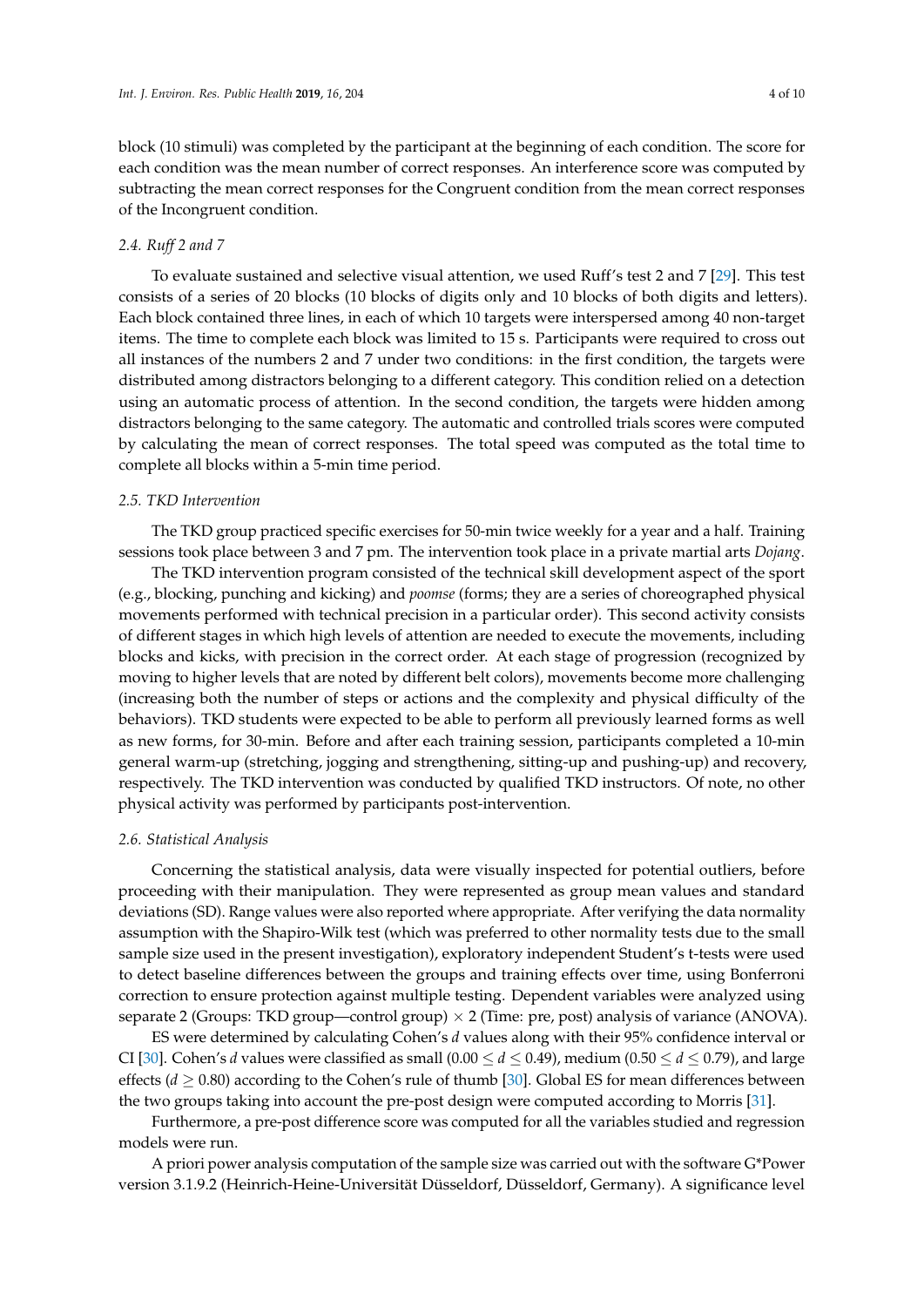of  $p$ -value  $\leq$  0.05 was set for all analyses other that the t-tests where the Bonferroni adjustment was applied. All statistical analyses were carried out using the commercial software Statistical Package for the Social Sciences for Windows version 16.0 (SPSS Inc., Chicago, IL, USA).

#### **3. Results**

Table [1](#page-6-0) presents the mean and SD results for the dependent variables. Comparisons between the TKD group and the control group on pre-test measures did not reveal any statistically significant differences in attention performance. For post-test scores, there were statistically significant differences between the groups on the Stroop color block test (large  $ES = 1.26$  [95% CI 0.30–2.22],  $p < 0.001$ ), the color-word interference test (large ES = 2.16 [95% CI 1.10–3.26], *p* < 0.001), the interference test (large ES = 1.63 [95% CI 0.62–2.64], *p* < 0.001) and error (large ES = −2.20 [95% CI −3.31 to −1.10], *p* < 0.001). Similar trends were reported for the Ruff 2 and 7automated detection trials (large ES = 2.78 [95% CI 1.55–4.01], *p* < 0.001), controlled search trials (large ES = 2.56 [95% CI 1.38–3.75], *p* < 0.001) and total speed trials (large ES = -2.90 [95% CI -4.15 to -1.64],  $p$  < 0.001). Higher scores were reported for the Stroop test (except for error) and the Ruff 2 and 7 test (except for the total speed trials) in the TKD condition than in the control condition, which indicates the beneficial effect of TKD practice on these abilities. Concerning the Ruff 2 and 7 controlled search trials, the effects of the time and of the group were statistically significant (F = 39.99,  $p < 0.001$ , and F = 32.26,  $p < 0.001$ , respectively), as well as the interaction of time and group ( $F = 68.93$ ,  $p < 0.001$ ). Concerning the automatic detection trials, the effects of the time and of the group were significant ( $F = 39.99$ ,  $p < 0.001$  and  $F = 32.26$ ,  $p < 0.001$ , respectively) as well as the interaction of time and group ( $F = 68.93$ ,  $p < 0.001$ ). Concerning the total speed trials, the effects of the time and of the group were statistically significant ( $F = 43.07$ ,  $p < 0.001$ ) and  $F = 41.03$ ,  $p < 0.001$ , respectively), as well as the interaction of time and group resulted significant  $(F = 74.34, p < 0.001)$ . Finally, the regression models were statistically significant for all the variables under scrutiny: namely, for automatic detection trials (regression coefficient = 51.60, standard error or SE =  $4.27$ ,  $r_{\text{partial}} = 0.89$ ,  $t = 12.10$ ,  $p < 0.0001$ ), for controlled search trials (regression coefficient = 49.60, SE = 5.04,  $r_{\text{partial}} = 0.85$  t = 9.83,  $p < 0.0001$ ) and for total speed trials (regression coefficient =  $-54.85$ ,  $SE = 3.72$ ,  $r_{partial} = -0.92$ ,  $t = -14.76$ ,  $p < 0.0001$ ).

For the Stroop color test, group (F = 4.75,  $p = 0.032$ ), time (F = 3.97,  $p = 0.050$ ) and group X time interaction (F = 18.94,  $p < 0.001$ ) effects were statistically significant. Similar trends were obtained for the Stroop word test for all the effects under study—namely, group ( $F = 10.09$ ,  $p = 0.002$ ), time ( $F = 10.09$ ,  $p = 0.002$ ) and group X time interaction (F = 40.36,  $p < 0.001$ ) effects. For the Stroop word-color test, the effects of group (F = 13.56,  $p < 0.001$ ) and of time (F = 10.28,  $p = 0.002$ ) were statistically significant, as well as the interaction of time and group ( $F = 39.43$ ,  $p < 0.001$ ). For the Stroop error, both the effects of time (F = 5.78,  $p = 0.019$ ) and of the group (F = 16.42,  $p < 0.001$ ), as well as the interaction of time and group ( $F = 26.54$ ,  $p < 0.001$ ) resulted in significant differences. Concerning the Stroop interference, the effect of time was borderline significant ( $F = 2.97$ ,  $p = 0.089$ ), whereas the effects of the group (F = 4.43,  $p = 0.039$ ) and of the interaction of time and group (F = 17.31,  $p < 0.001$ ) resulted in statistically significant differences. Finally, the regression models were statistically significant for all the variables investigated: namely, for the Stroop color test (regression coefficient = 25.45, SE = 3.78,  $r<sub>partial</sub> = 0.74$ ,  $t = 6.73$ ,  $p < 0.0001$ ), for the Stroop word test (regression coefficient = 28.40, SE = 1.51,  $r<sub>partial</sub> = 0.95$ ,  $t = 18.79$ ,  $p < 0.0001$ ), for the Stroop word-color test (regression coefficient = 23.70, SE = 2.10,  $r_{\text{partial}} = 0.88$ , t = 11.28,  $p < 0.0001$ ), for the Stroop error (regression coefficient =  $-3.75$ , SE = 0.52,  $r_{\text{partial}} = -0.76$ , t =  $-7.25$ ,  $p < 0.0001$ ) and for the Stroop interference (regression coefficient = 8.76,  $SE = 1.47$ ,  $r_{\text{partial}} = 0.69$ ,  $t = 5.95$ ,  $p < 0.0001$ ).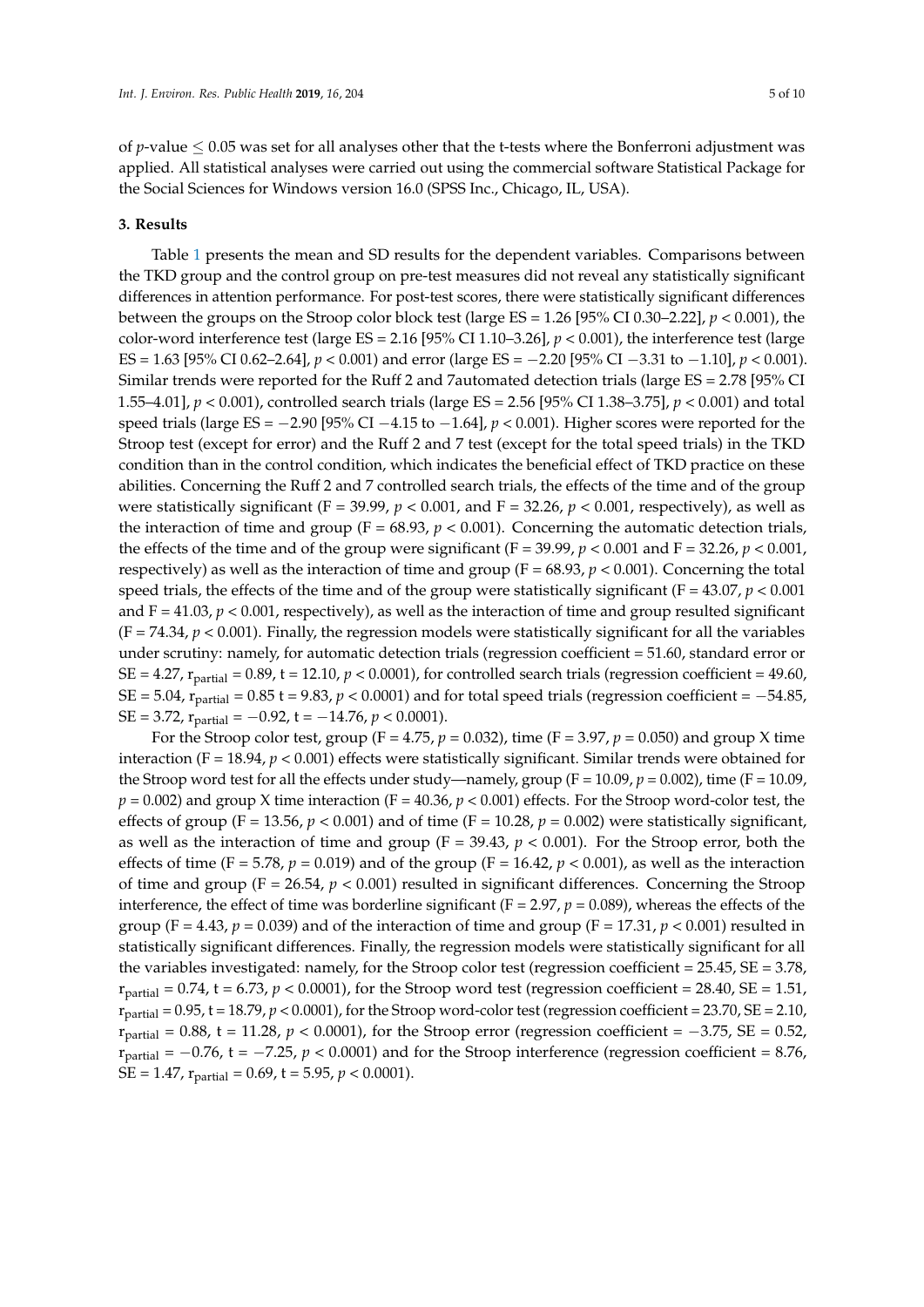|                                                   |                                   | <b>TKD Group</b>                  |                             |                                   | <b>Control Group</b>              |                             |                                             |                                     |
|---------------------------------------------------|-----------------------------------|-----------------------------------|-----------------------------|-----------------------------------|-----------------------------------|-----------------------------|---------------------------------------------|-------------------------------------|
| <b>Variables</b>                                  | Pre                               | Post                              | Statistical<br>Significance | Pre                               | Post                              | Statistical<br>Significance | TKD vs. Control<br><b>Group at Baseline</b> | <b>Global Effect</b><br><b>Size</b> |
|                                                   |                                   |                                   |                             | Stroop test                       |                                   |                             |                                             |                                     |
| Color Block Test                                  | $57.4 \pm 9.3$<br>$(39 - 70)$     | $75.9 \pm 18.2$<br>$(7-93)$       | < 0.001                     | $63.7 \pm 11.5$<br>$(35 - 80)$    | $56.8 \pm 11.4$<br>$(39 - 77)$    | < 0.001                     | 0.063                                       | 2.41                                |
| Color-Word Interference<br><b>Test</b>            | $41.0 \pm 7.7$<br>$(29 - 57)$     | $58.9 \pm 5.9$<br>$(50 - 73)$     | < 0.001                     | $45.9 \pm 8.4$<br>$(31-61)$       | $40.1 \pm 10.8$<br>$(7-53)$       | < 0.001                     | 0.064                                       | 2.92                                |
| Word Test                                         | $76.5 \pm 8.5$<br>$(60-91)$       | $97.8 \pm 10.8$<br>$(80 - 120)$   | < 0.001                     | $83.6 \pm 11.1$<br>$(60-102)$     | $76.5 \pm 9.5$<br>$(55-91)$       | < 0.001                     | 0.028                                       | 2.85                                |
| Interference                                      | $8.3 \pm 5.1$<br>$(-1.2 - 19.2)$  | $14.5 \pm 4.0$<br>$(8.8 - 20.9)$  | < 0.001                     | $10.5 \pm 5.3$<br>$(2.7 - 21.6)$  | $7.9 \pm 4.1$<br>$(0.9 - 15.1)$   | 0.003                       | 0.201                                       | 1.68                                |
| Error                                             | $4.0 \pm 2.0$<br>$(1-8)$          | $1.3 \pm 0.7$<br>$(0-3)$          | < 0.001                     | $3.6 \pm 1.5$<br>$(1-7)$          | $4.6 \pm 2.0$<br>$(2-8)$          | $0.007\,$                   | 0.479                                       | $-2.08$                             |
|                                                   |                                   |                                   |                             | Ruff 2 and 7 test                 |                                   |                             |                                             |                                     |
| Automatic detection<br>trials (correct responses) | $138.2 \pm 12.2$<br>$(107 - 152)$ | $183.6 \pm 18.9$<br>$(155 - 220)$ | < 0.001                     | $146.3 \pm 11.7$<br>$(116 - 163)$ | $140.2 \pm 11.4$<br>$(110-155)$   | < 0.001                     | 0.037                                       | 4.28                                |
| Controlled search trials<br>(correct responses)   | $110.3 \pm 11.4$<br>$(83 - 124)$  | $154.2 \pm 18.9$<br>$(123 - 190)$ | < 0.001                     | $120.0 \pm 19.1$<br>$(94 - 132)$  | $114.4 \pm 11.2$<br>$(89 - 131)$  | 0.011                       | 0.005                                       | 3.13                                |
| Total speed trials<br>(seconds)                   | $288.6 \pm 11.6$<br>$(253 - 300)$ | $240.3 \pm 19.7$<br>$(197 - 267)$ | < 0.001                     | $281.6 \pm 11.3$<br>$(246 - 293)$ | $288.1 \pm 12.5$<br>$(251 - 300)$ | < 0.001                     | 0.059                                       | $-4.75$                             |

| Table 1. The impact of Taekwondo (TKD) practice on cognitive attention tests in the experimental and control groups. |  |
|----------------------------------------------------------------------------------------------------------------------|--|
|                                                                                                                      |  |

<span id="page-6-0"></span>Mean values and standard deviations (SD) of the attention tests (the Stroop and the Ruff 2 and 7 tests) pre- and post-intervention, their statistical significance and their global effect sizes (ES).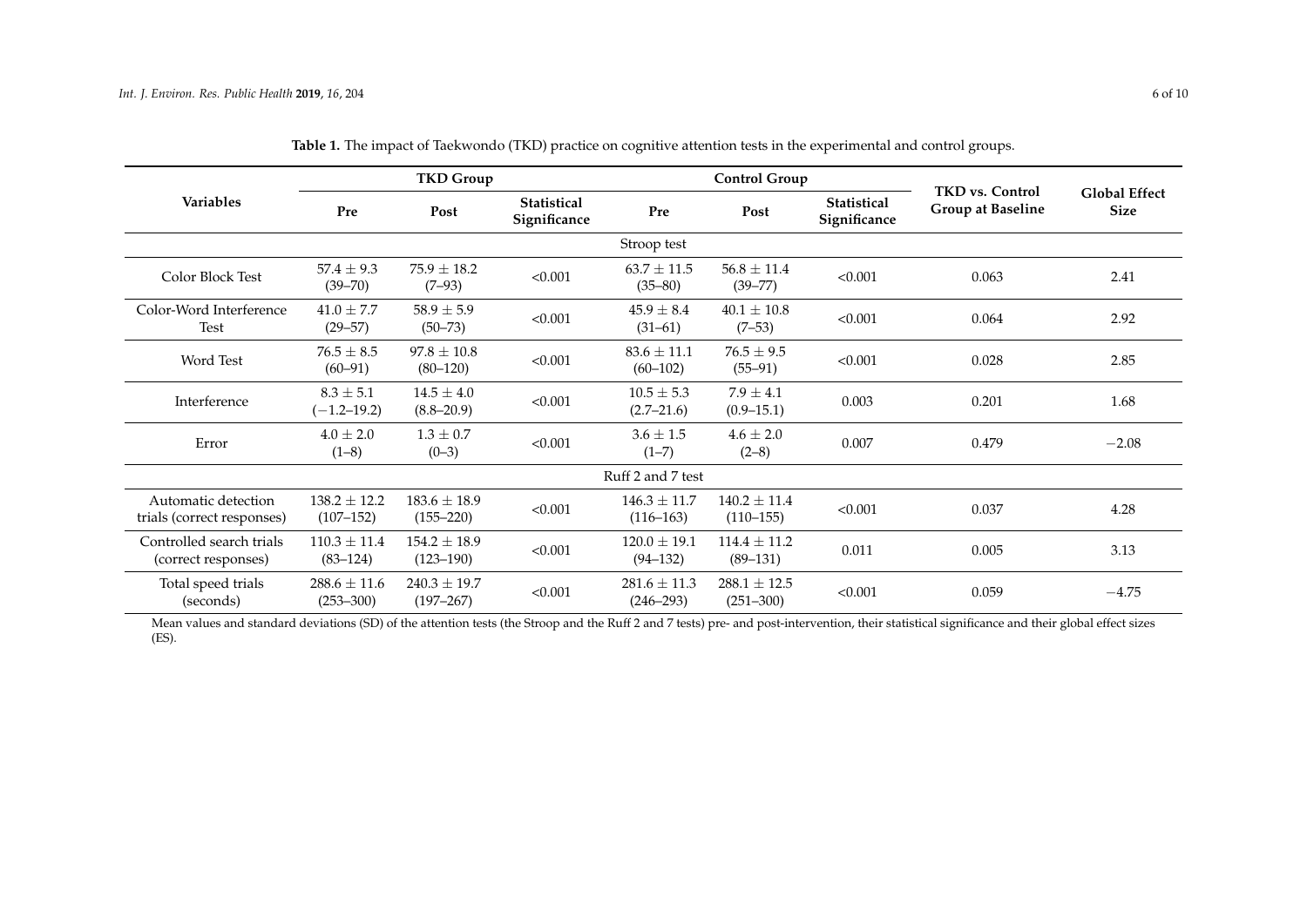#### **4. Discussion**

To the best of our knowledge, this is the first study to evaluate the effectiveness of a long-term TKD training intervention on cognitive function in adolescents with ADHD. The findings showed that the participants who received the TKD program had a better cognitive performance in terms of selective attention than those in the control condition after the training program.

Concerning ADHD, in the literature, the majority of studies have involved cognitive rehabilitation to improve cognitive function [\[32–](#page-9-11)[34\]](#page-9-12). These studies have reported that cognitive interventions, namely a computerized progressive attentional training program and a Cogmed Working Memory Training Program, can enhance attention, working memory and non-verbal reasoning ability, and may reduce behavioral symptoms of ADHD in children [\[32–](#page-9-11)[34\]](#page-9-12). This improvement may be explained by the fact that cognitive training increases brain activity in the parietal and frontal regions linked to working memory [\[35\]](#page-9-13) and altered dopamine D1 receptor binding in both the prefrontal and parietal cortices [\[36\]](#page-9-14).

In addition to cognitive training, some studies have reported that physical training improves cognitive function in children and adolescents with ADHD [\[37](#page-9-15)[,38\]](#page-10-0). This enhancement may be due to the improvement of hippocampal long-term potentiation (LTP) [\[39\]](#page-10-1), neurogenesis [\[40](#page-10-2)[,41\]](#page-10-3), hippocampal and neocortical neurotrophin mRNA expression [\[41](#page-10-3)[,42\]](#page-10-4), cerebellar blood vessel density [\[43\]](#page-10-5), a blunted catecholamine response [\[44\]](#page-10-6), changes in eye blink responses and reductions in motor impersistence [\[45\]](#page-10-7).

Amongst physical activities, previous investigations have suggested that the martial arts are one avenue to mental and physical health [\[46,](#page-10-8)[47\]](#page-10-9). More specifically, it has been shown that both Tai Chi, as a traditional Chinese martial art, and TKD reduce anxiety, daydreaming behaviors, inappropriate emotions, and hyperactivity in adolescents with ADHD [\[21](#page-9-1)[,25](#page-9-4)[,48](#page-10-10)[,49\]](#page-10-11).

In extending current knowledge, the present study's novel findings report that the TKD group outperformed the control group on all the cognitive development dependent variables: Stroop color, word-color, interference time and Ruff 2 and 7 test performance in terms of automatic detection trials, controlled search trials and total speed at post-test, with no differences at the pre-test. These findings may reflect that TKD training required greater attention demands than did standard physical education. Thus, it is worth noting that TKD is a very sophisticated activity which meshes both physical and mental components and leads to the balance and harmony of the body, mind and spirit [\[21\]](#page-9-1). This aspect leads to increased levels of attention in adolescents with ADHD. In addition, it has been shown that TKD training may increase brain activity and functional connectivity which explained the improvement of cognitive function [\[35](#page-9-13)[,36\]](#page-9-14). The current findings extend the results of previous studies that revealed significant increases in Stroop Color and Word Test scores following regular TKD training in healthy children [\[21,](#page-9-1)[22,](#page-9-3)[49\]](#page-10-11). These findings are also in line with the results of previous meta-analyses which examined the effect of physical training on cognitive function in children with and without ADHD. Cerrillo-Urbina et al. [\[50\]](#page-10-12) reviewed 18 randomized controlled trials that examined the effect of aerobic and yoga exercise on attention in children with ADHD. They reported that aerobic training had a moderate effect on attention  $(ES = 0.84)$ . For instance, the ES reported in the previous meta-analysis was slightly lower than that observed in the present study ( $ES = 1.26-2.9$ ). Fedewa and Ahn [\[51\]](#page-10-13) examined the effect of physical activity on cognitive outcomes in children. The authors reported that aerobic training had significantly greater differences on cognitive outcomes than either general physical education or perceptual motor training.

#### **5. Strengths and Limitations**

Our study has some strengths and limitations that should be recognized. The main strengths include the experimental randomized design with a control group and the long intervention period. Several instruments have been used to collect information and descriptive and experimental data. Concerning major limitations, the small sample size used for the present study consisted mostly of males and it is difficult to generalize the findings more widely. Future studies are needed to replicate our findings and extend them in other populations.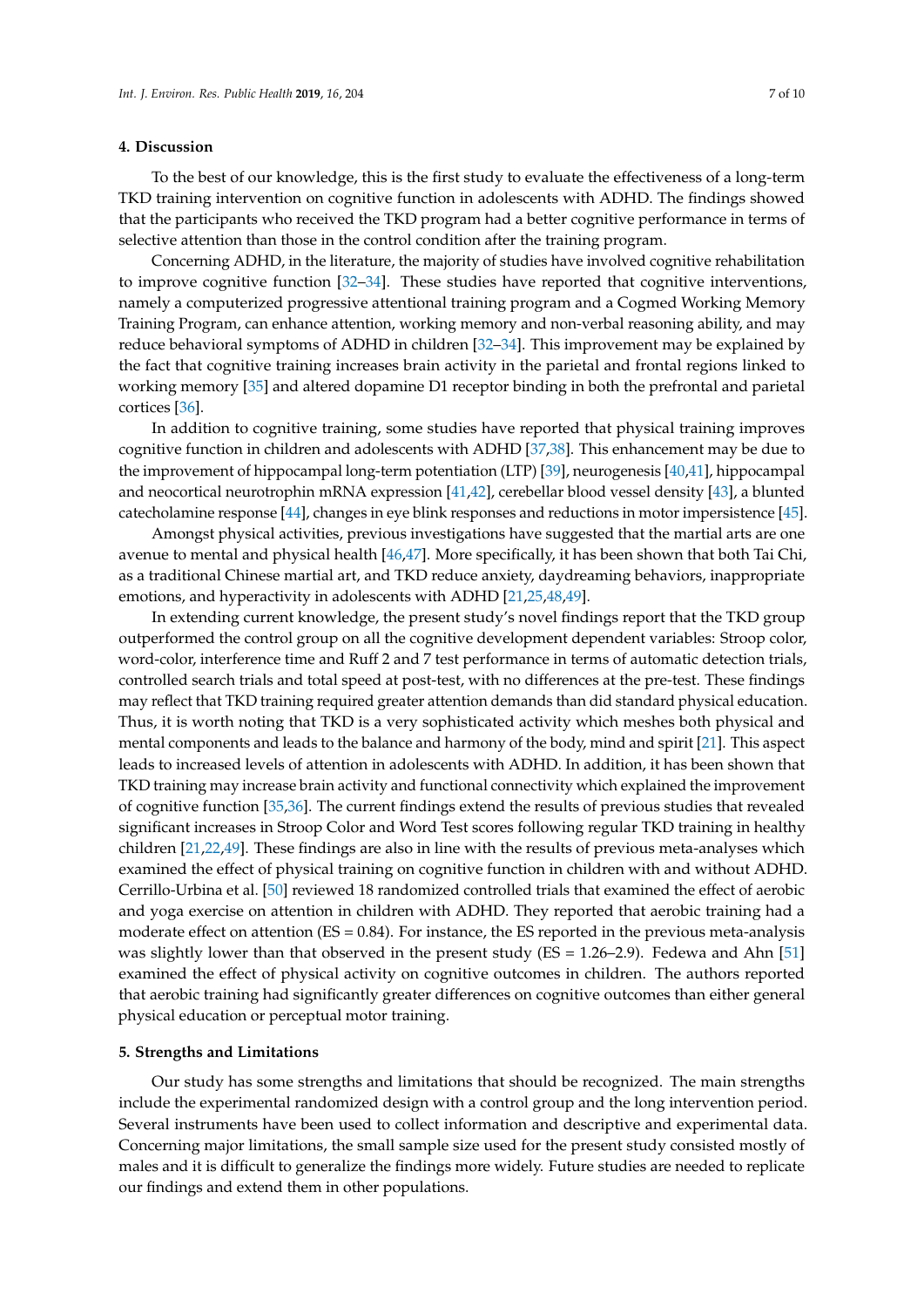#### **6. Conclusions**

Taking into account the above-mentioned limitations, the present study showed that TKD practice may increase selective attention of adolescents with ADHD, in terms of the Stroop color block test, the color-word interference test, the interference test, the Ruff 2 and 7 automated detection trials and controlled search trials. Consequently, TKD could be considered as an appropriate non-pharmacological therapeutic method to combat/counteract the attentional impairment of individuals with ADHD from a younger age. Practitioners should implement martial art programs in their school-based physical education classes to favorably influence attention and for the treatment of ADHD. However, due to the shortcomings of the present investigations, further high-quality research in the field is urgently needed.

**Author Contributions:** Conceptualization, A.K. and M.S.; methodology, A.K. and M.S.; software, F.A.; validation, A.K. and M.S.; formal analysis, A.K.; investigation, A.K.; resources, N.L.B.; data curation, A.K., M.S., N.L.B., D.T. and F.A.; writing—original draft preparation, A.K., and F.A.; writing—review and editing, M.S., N.L.B. and D.T.; visualization, M.S., and F.A.; supervision, F.A.; project administration, F.A..; funding acquisition, M.S., and N.L.B.

**Funding:** This research received no external funding.

**Acknowledgments:** Authors thank the participants to the study.

**Conflicts of Interest:** The authors declare no conflict of interest.

## **References**

- <span id="page-8-0"></span>1. Bozhilova, N.S.; Michelini, G.; Kuntsi, J.; Asherson, P. Mind wandering perspective on attention-deficit/ hyperactivity disorder. *Neurosci. Biobehav. Rev.* **2018**, *92*, 464–476. [\[CrossRef\]](http://dx.doi.org/10.1016/j.neubiorev.2018.07.010) [\[PubMed\]](http://www.ncbi.nlm.nih.gov/pubmed/30036553)
- <span id="page-8-1"></span>2. Rowland, A.S.; Lesesne, C.A.; Abramowitz, A.J. The epidemiology of attention-deficit/hyperactivity disorder (ADHD): A public health view. *Ment. Retard. Dev. Disabil. Res. Rev.* **2002**, *8*, 162–170. [\[CrossRef\]](http://dx.doi.org/10.1002/mrdd.10036) [\[PubMed\]](http://www.ncbi.nlm.nih.gov/pubmed/12216060)
- <span id="page-8-2"></span>3. Wells, K.C.; Pelham, W.E.; Kotkin, R.A.; Hoza, B.; Abikoff, H.B.; Abramowitz, A.; Arnold, L.E.; Cantwell, D.P.; Conners, C.K.; Del Carmen, R.; et al. Strategies for psychosocial treatment in the mta study: Rational, methods and critical issues in design and implementation. *J. Abnorm. Child Psychol.* **2000**, *28*, 483–505. [\[CrossRef\]](http://dx.doi.org/10.1023/A:1005174913412) [\[PubMed\]](http://www.ncbi.nlm.nih.gov/pubmed/11104313)
- <span id="page-8-3"></span>4. Lopez-Williams, A.; Chacko, A.; Wymbs, B.T.; Fabiano, G.A.; Seymour, K.E.; Gnagy, E.M.; Chronis, A.M.; Burrows-Maclean, L.; Pelham, W.E., Jr.; Morris, T.L. Athletic performance and social behavior as predictors of peer acceptance in children diagnosed with attention-deficit/hyperactivity disorder. *J. Emot. Behav. Disord.* **2005**, *18*, 173–181. [\[CrossRef\]](http://dx.doi.org/10.1177/10634266050130030501)
- <span id="page-8-4"></span>5. Vazou, S.; Pesce, C.; Lakes, K.; Smiley-Oyen, A. More than one road leads to Rome: A narrative review and meta-analysis of physical activity intervention effects on cognition in youth. *Int. J. Sport Exerc. Psychol.* **2016**. [\[CrossRef\]](http://dx.doi.org/10.1080/1612197X.2016.1223423)
- 6. Rathore, A.; Lom, B. The effects of chronic and acute physical activity on working memory performance in healthy participants: A systematic review with meta-analysis of randomized controlled trials. *Syst. Rev.* **2017**, *6*, 124. [\[CrossRef\]](http://dx.doi.org/10.1186/s13643-017-0514-7) [\[PubMed\]](http://www.ncbi.nlm.nih.gov/pubmed/28666470)
- 7. De Greeff, J.W.; Bosker, R.J.; Oosterlaan, J.; Visscher, C.; Hartman, E. Effects of physical activity on executive functions, attention and academic performance in preadolescent children: A meta-analysis. *J. Sci. Med. Sport* **2018**, *21*, 501–507. [\[CrossRef\]](http://dx.doi.org/10.1016/j.jsams.2017.09.595)
- <span id="page-8-5"></span>8. Sysoeva, O.V.; Wittmann, M.; Mierau, A.; Polikanova, I.; Strüder, H.K.; Tonevitsky, A. Physical exercise speeds up motor timing. *Front. Psychol.* **2013**, *4*, 612. [\[CrossRef\]](http://dx.doi.org/10.3389/fpsyg.2013.00612)
- <span id="page-8-6"></span>9. Verret, C.; Guay, M.C.; Berthiaume, C.; Gardiner, P.; Béliveau, L. A physical activity program improves behavior and cognitive functions in children with ADHD: An exploratory study. *J. Atten. Disord.* **2012**, *16*, 71–80. [\[CrossRef\]](http://dx.doi.org/10.1177/1087054710379735)
- <span id="page-8-7"></span>10. Diamond, A.; Lee, K. Interventions demonstrated to support the development of executive function in children aged 4 to 12 years. *Science* **2011**, *333*, 959–964. [\[CrossRef\]](http://dx.doi.org/10.1126/science.1204529)
- <span id="page-8-8"></span>11. Kim, Y. The effect of regular Taekwondo exercise on brain-derived neurotrophic factor and the Stroop test in an undergraduate student. *J. Exerc. Nutr. Biochem.* **2015**, *19*, 73–79. [\[CrossRef\]](http://dx.doi.org/10.5717/jenb.2015.15060904) [\[PubMed\]](http://www.ncbi.nlm.nih.gov/pubmed/26244125)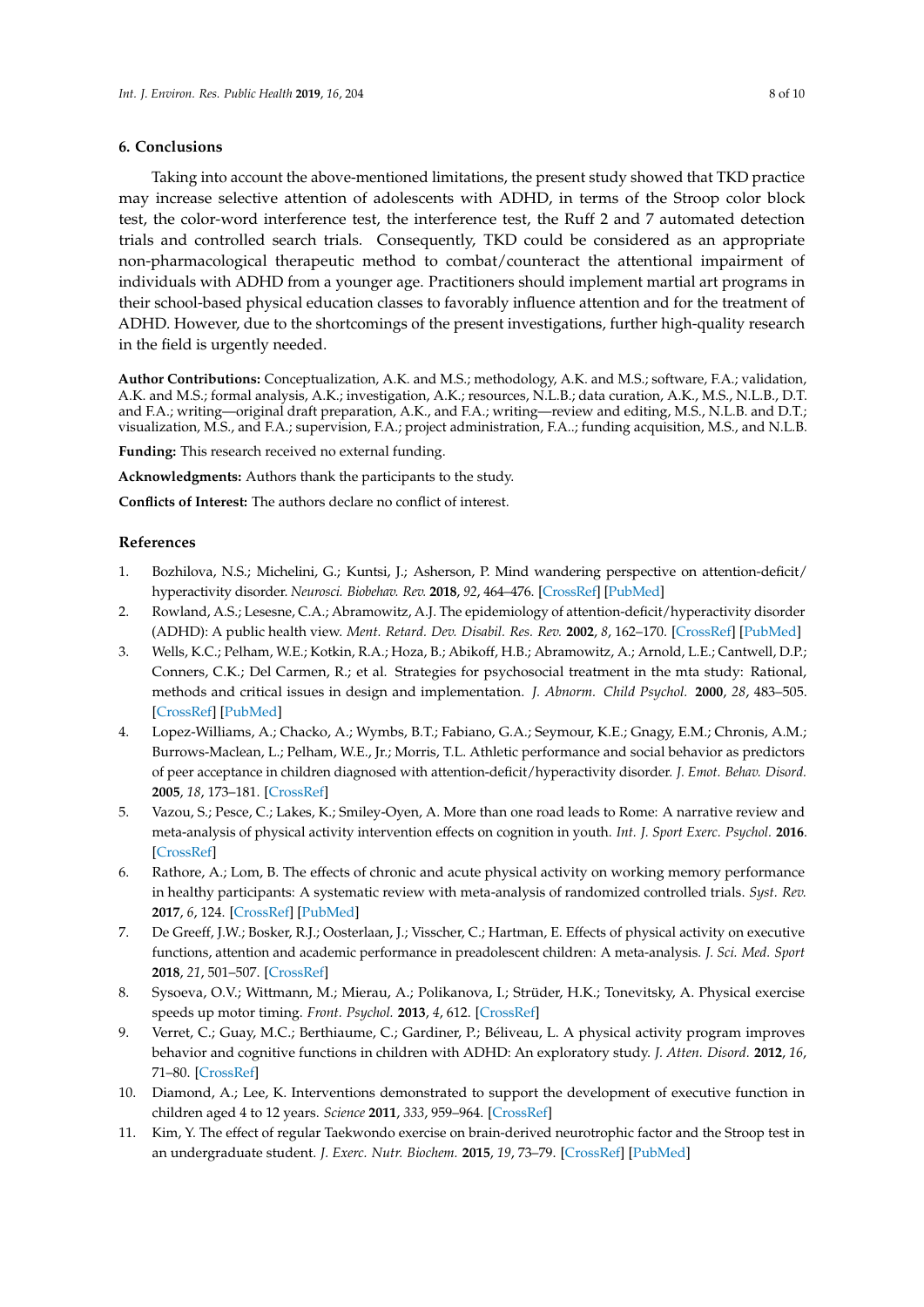- 12. Cho, S.Y.; So, W.Y.; Roh, H.T. The effects of taekwondo training on peripheral neuroplasticity-related growth factors, cerebral blood flow velocity, and cognitive functions in healthy children: A randomized controlled trial. *Int. J. Environ. Res. Public Health* **2017**, *14*, 454. [\[CrossRef\]](http://dx.doi.org/10.3390/ijerph14050454) [\[PubMed\]](http://www.ncbi.nlm.nih.gov/pubmed/28441325)
- 13. Petrovic, K. The benefits of taekwondo training for undergraduate students: A phenomenological study. *Societies* **2017**, *7*, 27. [\[CrossRef\]](http://dx.doi.org/10.3390/soc7030027)
- 14. Cho, I.R.; Park, H.J.; Lee, T.K. The influence of taekwondo training on school-life adaptation and exercise value in the United States. *J. Exerc. Rehabil.* **2018**, *14*, 213–218. [\[CrossRef\]](http://dx.doi.org/10.12965/jer.1836006.003) [\[PubMed\]](http://www.ncbi.nlm.nih.gov/pubmed/29740554)
- 15. Cook, D. *Taekwondo: A Path to Excellence*; YMAA Publishing Center: Wolfeboro, NH, USA, 2009.
- 16. Cook, D. *Traditional Taekwondo: Core Techniques, History and Philosophy*; YMAA Publishing Center: Wolfeboro, NH, USA, 2006.
- 17. Park, D.K.; Schein, A. *Taekwondo: The Indomitable Martial Art of Korea*; Invisible Cities Press: Montpelier, VT, USA, 2006.
- 18. Parker, H.C. The ABCs of ADHD: An introduction for parents and teachers. *Attention* **2001**, *7*, 32–37.
- 19. Lee, K.M. *Taekwondo: Tradition, Philosophy and Culture*; BUDO Editions: Noisy sur Ecole, France, 2005.
- <span id="page-9-0"></span>20. Fortuny Gazquez, J.P. *The POOM-SE Book*; Edition Amphora: Paris, France, 1996.
- <span id="page-9-1"></span>21. Lakes, K.D.; Hoyt, W.T. Promote self-regulation through martial arts training at school. *J. Appl. Dev. Psychol.* **2004**, *25*, 283–302. [\[CrossRef\]](http://dx.doi.org/10.1016/j.appdev.2004.04.002)
- <span id="page-9-3"></span>22. Cho, S.Y.; Kim, Y.I.; Roh, H.T. Effects of taekwondo intervention on cognitive function and academic self-efficacy in children. *J. Phys. Ther. Sci.* **2017**, *29*, 713–715. [\[CrossRef\]](http://dx.doi.org/10.1589/jpts.29.713)
- 23. Pons van Dijk, G.; Huijts, M.; Lodder, J. Cognition improvement in taekwondo novices over 40. Results from the SEKWONDO study. *Front. Aging Neurosci.* **2013**, *5*, 74. [\[CrossRef\]](http://dx.doi.org/10.3389/fnagi.2013.00074)
- <span id="page-9-2"></span>24. Kim, Y.J.; Cha, E.J.; Kim, S.M.; Kang, K.D.; Han, D.H. The effects of taekwondo training on brain connectivity and body intelligence. *Psychiatry Investig.* **2015**, *12*, 335–340. [\[CrossRef\]](http://dx.doi.org/10.4306/pi.2015.12.3.335)
- <span id="page-9-4"></span>25. Lakes, K.D.; Bryars, T.; Sirisinahal, S.; Salim, N.; Arastoo, S.; Emmerson, N.; Kang, D.; Shim, L.; Wong, D.; Kang, C.J. The healthy for life Taekwondo pilot study: A preliminary evaluation of effects on executive function and BMI, feasibility, and acceptability. *Ment. Health Phys. Act.* **2013**, *6*, 181–188. [\[CrossRef\]](http://dx.doi.org/10.1016/j.mhpa.2013.07.002)
- <span id="page-9-5"></span>26. Sibley, B.A.; Etnier, J. The relationship between physical activity and cognition in children: A meta-analysis. *Pediatr. Exerc. Sci.* **2003**, *15*, 243–256. [\[CrossRef\]](http://dx.doi.org/10.1123/pes.15.3.243)
- <span id="page-9-6"></span>27. Frazier, T.W.; Demaree, H.A.; Youngstrom, E.A. Meta-analysis of intellectual and neuropsychological test performance in attention-deficit/hyperactivity disorder. *Neuropsychology* **2004**, *18*, 543–555. [\[CrossRef\]](http://dx.doi.org/10.1037/0894-4105.18.3.543) [\[PubMed\]](http://www.ncbi.nlm.nih.gov/pubmed/15291732)
- <span id="page-9-7"></span>28. Stroop, J.R. Studies of interference in serial verbal reactions. *J. Exp. Psychol.* **1935**, *18*, 643–662. [\[CrossRef\]](http://dx.doi.org/10.1037/h0054651)
- <span id="page-9-8"></span>29. Ruff, R.M.; Niemann, H.; Allen, C.C.; Farrow, C.E.; Wylie, T. The Ruff 2 and 7 selective attention test: A neuropsychological application. *Percept. Mot. Skills* **1992**, *75*, 1311–1319. [\[CrossRef\]](http://dx.doi.org/10.2466/pms.1992.75.3f.1311) [\[PubMed\]](http://www.ncbi.nlm.nih.gov/pubmed/1484803)
- <span id="page-9-9"></span>30. Cohen, J. *Statistical Power Analysis for the Behavioural Sciences*; Lawrence Earlbaum Associates: Hillside, NJ, USA, 1988.
- <span id="page-9-10"></span>31. Morris, S.B. Estimating effect sizes from pretest-posttest-control group designs. *Organ. Res. Methods* **2008**, *11*, 364–386. [\[CrossRef\]](http://dx.doi.org/10.1177/1094428106291059)
- <span id="page-9-11"></span>32. Kerns, K.; Eso, K.; Thomson, J. Investigation of a direct intervention for improving attention in young children with ADHD. *Dev. Neuropsychol.* **1999**, *16*, 273–295. [\[CrossRef\]](http://dx.doi.org/10.1207/S15326942DN1602_9)
- 33. Klingberg, T.; Fernell, E.; Olesen, P.J.; Johnson, M.; Gustafsson, P.; Dahlstrom, K.; Gillberg, C.G.; Forssberg, H.; Westerberg, H. Computerized training of working memory in children with ADHD—A randomized, controlled trial. *J. Am. Acad. Child Adolesc. Psychiatry* **2005**, *44*, 177–186. [\[CrossRef\]](http://dx.doi.org/10.1097/00004583-200502000-00010)
- <span id="page-9-12"></span>34. Klingberg, T.; Forssberg, H.; Westerberg, H. Training of working memory in children with ADHD. *J. Clin. Exp. Neuropsychol.* **2002**, *24*, 781–791. [\[CrossRef\]](http://dx.doi.org/10.1076/jcen.24.6.781.8395)
- <span id="page-9-13"></span>35. Olesen, P.J.; Westerberg, H.; Klingberg, T. Increased prefrontal and parietal activity after training of working memory. *Nat. Neurosci.* **2004**, *7*, 75–79. [\[CrossRef\]](http://dx.doi.org/10.1038/nn1165)
- <span id="page-9-14"></span>36. McNab, F.; Varrone, A.; Farde, L.; Jucaite, A.; Bystritsky, P.; Forssberg, H.; Klingberg, T. Changes in cortical dopamine D1 receptor binding associated with cognitive training. *Science* **2009**, *323*, 800–802. [\[CrossRef\]](http://dx.doi.org/10.1126/science.1166102)
- <span id="page-9-15"></span>37. Halperin, J.M.; Healey, D.M. The influences of environmental enrichment, cognitive enhancement, and physical exercise on brain development: Can we alter the developmental trajectory of ADHD? *Neurosci. Biobehav. Rev.* **2011**, *35*, 621–634. [\[CrossRef\]](http://dx.doi.org/10.1016/j.neubiorev.2010.07.006)